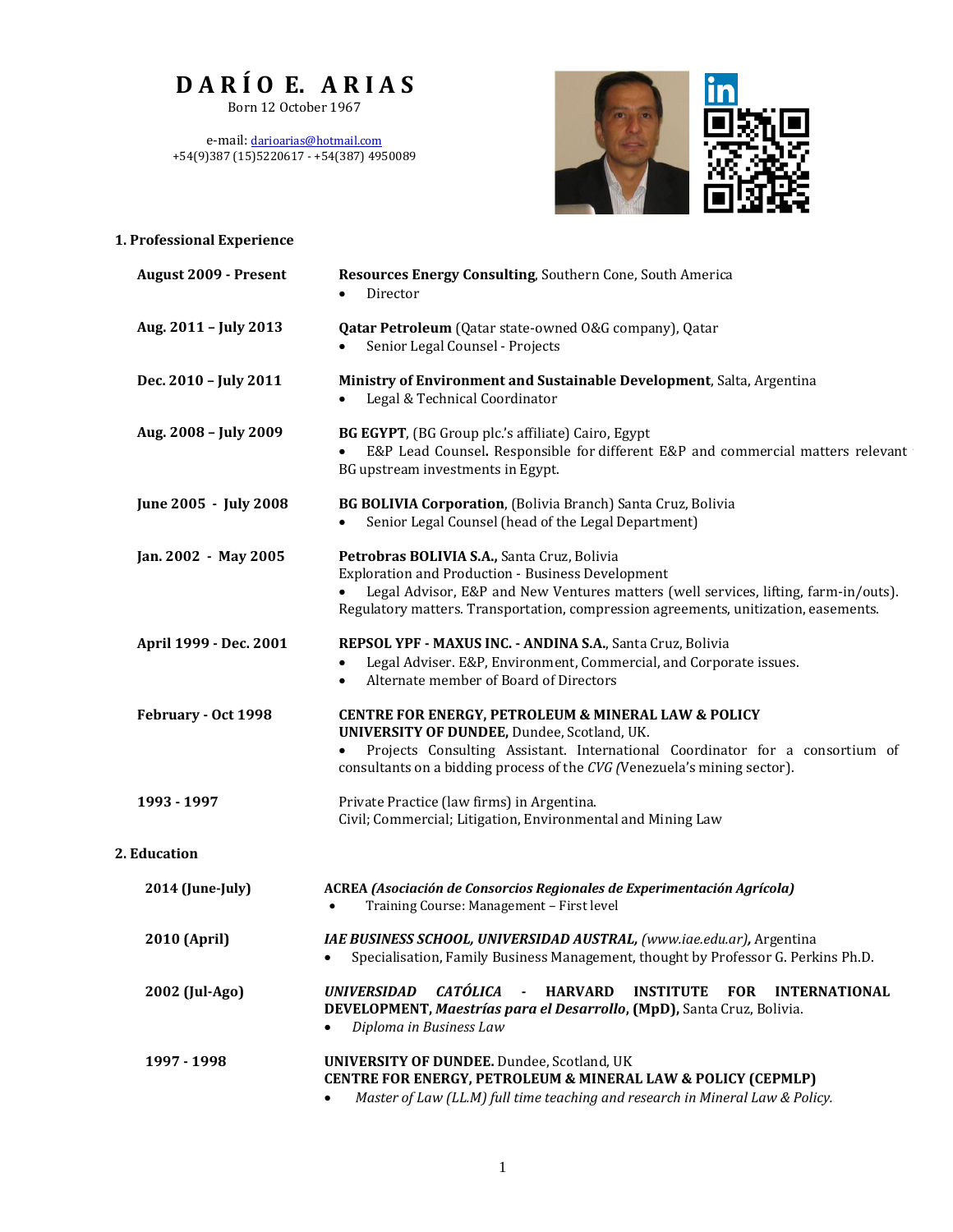|             | Rio Tinto Plc.- Foreign & Commonwealth Office - CEPMLP Scholarship Award<br>- Member of the Students Committee            |  |  |
|-------------|---------------------------------------------------------------------------------------------------------------------------|--|--|
| 1994 - 1995 | <b>UNIVERSIDAD AUSTRAL.</b> Rosario de Santa Fe, Argentina<br><b>FACULTAD DE CIENCIAS EMPRESARIALES (Business School)</b> |  |  |
|             | Master of Law (LL.M.) in Business Law<br>٠                                                                                |  |  |
| 1986 - 1992 | <b>UNIVERSIDAD CATÓLICA DE SALTA (UCS), Law Faculty. Salta, Argentina</b>                                                 |  |  |
|             | Degree: Law (LLB)<br>$\bullet$<br>- President of the Students Committee (1991)                                            |  |  |

#### **3. Other Activities**

#### **- Publications** (see Annexes attached)

- Articles and essays on various issues related to natural resources law, environment, regulations, ADR and policy in specialized publications in different countries (Energy Press, P&G–CBH, OGEL, etc.).
- Papers and works presented in congresses, conferences and academic fora.

#### **- Academic Activities and Conferences**

- Chair, Legal Matters, **Specialization in Oil and Gas, ADEN Business School** [\(www.aden.edu.ar\)](http://www.aden.edu.ar/), Ecuador and Colombia, August 2014.
- Speaker at **International Gas & Energy Forum, IGEF 2013**, Lima Peru, September 2013.
- Speaker at **NOA Mining and Energy Exhibition and Conference**, Salta, Argentina, September 2013.
- Judge of the preliminary rounds at the Middle East phase of the **Monroe E. Price Media Law Moot Court Competition** organised by the Program in Comparative Media Law and Policy at the [University of Oxford,](http://en.wikipedia.org/wiki/University_of_Oxford) Qatar University and Annenberg School of Communications, University of Pennsylvania; Aljezeera Media Training and Development Center, Doha, Qatar - February 2013.
- Speaker at the **U.S. - Afghanistan Cooperation on Extractive Industries Development, Oil & Gas Short Course**. Commercial Law Development Program, U.S. Department of Commerce [\(www.cldp.doc.gov\)](http://www.cldp.doc.gov/) and Center for Energy, Environmental and Sustainability Law and Policy (CEESLP) [\(www.qu.edu.qa/eelf/\)](http://www.qu.edu.qa/eelf/), July 2, 2013, Doha, Qatar.
- Advised Professor M. Partington and Chloë Smythe, regarding the development of Judicial and Professional Legal Education in Qatar by creating the **Qatar International Judicial and Legal Education Institute**. Qatar International Court and Dispute Resolution Centre (QICDRC) [\(www.qicdrc.com.qa\)](http://www.qicdrc.com.qa/), Doha, Qatar, June 2013.
- Participation at a roundtable "**Regional Consultation on Energy and Environmental Law**" for Yemen and Afganistan's officials, Qatar University's (QU), Centre for Energy, Environmental and Sustainability Law and Policy (CEESLP) and the Commercial Law Development Programme of the US Department of Commerce (CLDP), 13 March 2013.
- Speaker at IQPC's conference: "*MENA Contracts & Commercial Management in Energy*", 18 Nov. 2012, Abu Dhabi - U.A.E
- Speaker at Universal Network Intelligence's "*Oil & Gas Contract Conference 2012*", 6 Nov. 2012, Abu Dhabi - U.A.E
- Speaker at the Workshop "*Municipios Saludables*" (Healthy Municipalities), about Waste Management Consortia, Salta, Argentina, (July 2011).
- Speaker at the SMI's conference: "**Legal Issues in Oil & Gas"**, on Latin America issues, London, UK, (14th & 15th April 2010).
- Co-chair **Natural Resources Law**, Universidad Católica de Salta (UCaSal), Law Faculty, Argentina, (2010).
- Chair **Master in Business Law**. Universidad Privada de Santa Cruz de la Sierra, (UPSA), (2005-2007)
- Guest speaker at the conference: "**International Border Dispute Resolution, Mitigate Risk to Oil & Gas Projects"**, organized by Platts. Topic: The Andean Region, Houston, TX, USA (Sep. 13-14, 2004).
- Chair **Diplomado en Gerencia del Petróleo y el Gas**. Universidad Virtual, Santa Santa Cruz, Bolivia (2004).
- Guest speaker at the conference: **New Bolivian Unitization Regulation**. SPE (Society of Petroleum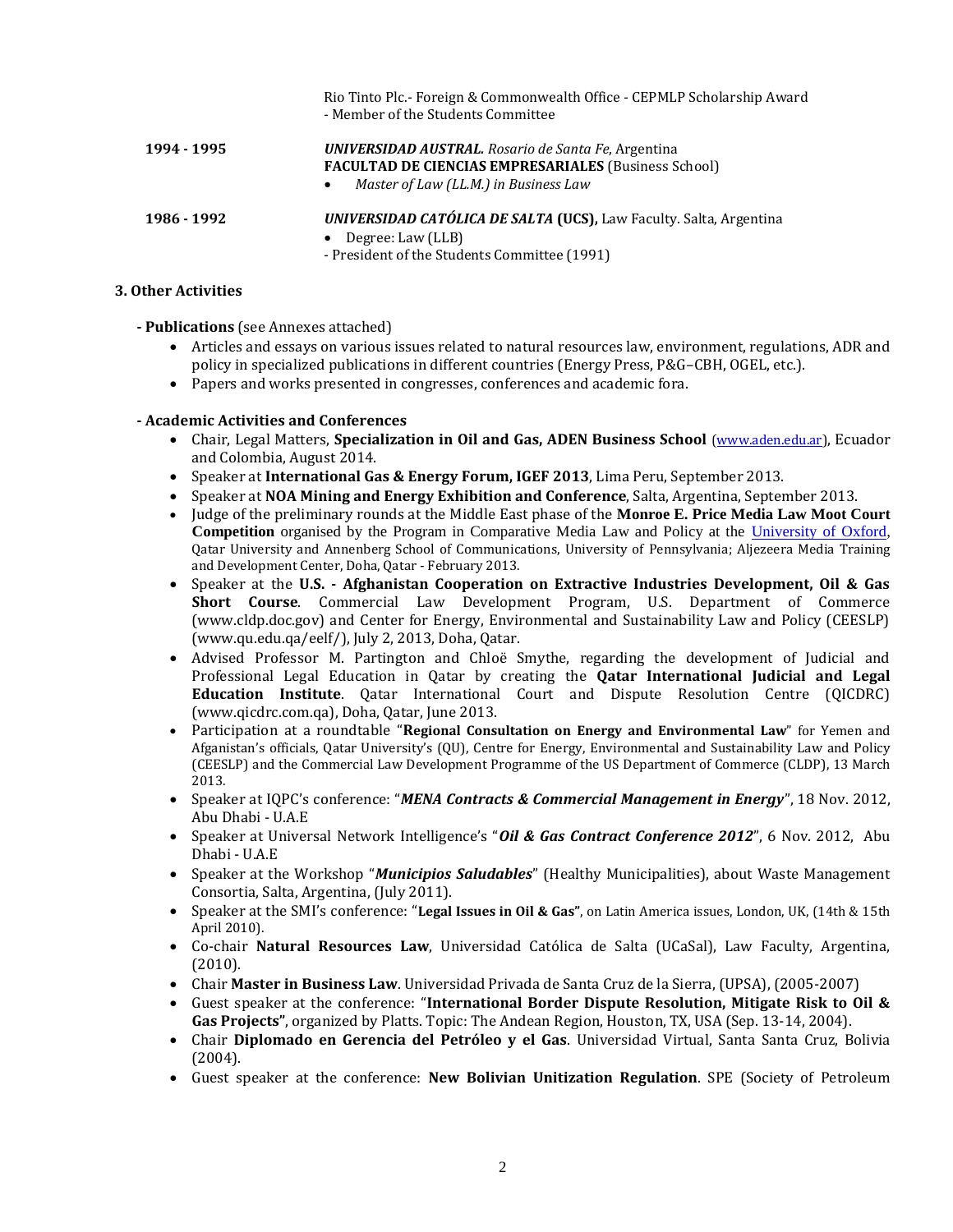Engineers), Bolivian Section, Santa Cruz de la Sierra, Bolivia, (April 2004).

- Chair **Diplomado en Derecho del Petróleo y el Gas**. Universidad Privada de Santa Cruz de la Sierra, (UPSA), and Universidad de Buenos Aires, (UBA), (2003).
- Chair of the **Postgraduate Program of Environmental Law**, Law Faculty, Universidad Austral, Buenos Aires, Argentina (1999).
- Research Assistant of Professor Peter Cameron, CEPMLP, University of Dundee, Scotland, (January-October 1998).

## **- Legislative Activities**

- **In Bolivia**: Participated in drafting and revision commissions of the following norms: Hydrocarbons Law; Unitization Regulation, Regulation for Hydrocarbons Activities in TCOs (indigenous lands); Areas Delimitation Regulation (so called "*pozo por parcela*"); and Flexibilization of Exploration Obligations, (socalled "*pozo a caballo*"); Expropriation and Easements Regulation; Environmental Regulation for Hydrocarbons Activities, (RASH) and Pipelines Hydrocarbons Transportation regulation.
- **In Argentina**: Member of the Reform Commission of the Water Code of Salta, Argentina, 1996/7, on behalf of the private sector. Authored, drafting and revision of a number of provincial environmental regulations enacted in 2011.

### **4. Awards and Prizes**

- ECO-CÓRDOBA Award, granted by the Environmental Law Commission of the Federalism Institute. National Academy of Law and Social Sciences. Córdoba, Argentina, (May 1999).
- 1997 Essay Contest Award of the Institute for Environmental Policy, National Academy of Moral and Political Sciences of Buenos Aires and Environmental Law Commission, Federalism Institute, of the National Academy of Law and Social Sciences. Córdoba, Argentina. (November, 1998).
- Petroleum Economist Awards, to BG Group Legal Team. [www.petroleum](https://dl-web.dropbox.com/Documents%20and%20Settings/ariasd/Local%20Settings/Temporary%20Internet%20Files/OLK46D/www.petroleum-economist.co.uk/pdf/Awards_supplement.pdf)[economist.co.uk/pdf/Awards\\_supplement.pdf](https://dl-web.dropbox.com/Documents%20and%20Settings/ariasd/Local%20Settings/Temporary%20Internet%20Files/OLK46D/www.petroleum-economist.co.uk/pdf/Awards_supplement.pdf) (September 2008).

#### **5. Languages**

**Spanish**: Native Language

| Others: |                   | Conversation | Reading   | Writing      |
|---------|-------------------|--------------|-----------|--------------|
| English |                   | Very good    | Very good | Very Good    |
|         | <b>Portuguese</b> | Very good    | Very Good | Satisfactory |
| French  |                   | Basic        | Good      | Basic        |

#### **6. Others**

- **Computer Knowledge**
	- Operating System: Microsoft Windows
	- Software: Microsoft Word; Power Point; Excel; Internet and e-mail tools.
- **Hobbies**: reading, travelling, outdoor activities & cinema.
- **Sports:** cycling, swimming, diving and running.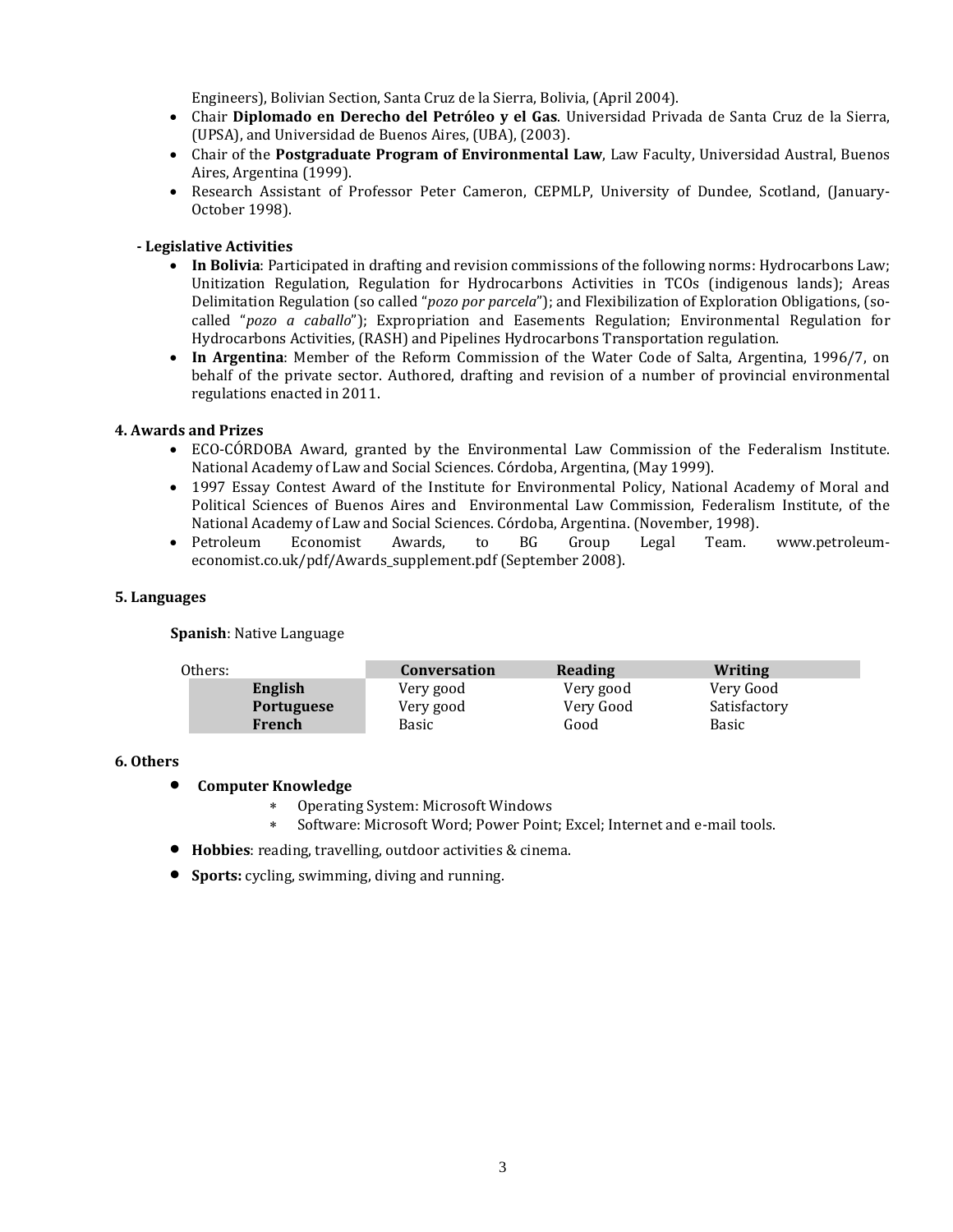# **Annex 1. Disputes Resolution**

# **- Professional Affiliations and Arbitral institution memberships**

- Member of roster of arbitrators **Arbitration Center of the Hydrocarbons and Energy Chamber**, Santa Cruz de la Sierra, Bolivia.
- Qatar International Center for Conciliation and Arbitration (QICCA), Chamber of Commerce, since 2012.
- Member of roster of International Arbitrators the Centro de Conciliación y Arbitraje (CCA) of the Commerce and Industry Chamber of Santa Cruz de la Sierra, Bolivia (CAINCO), associate member of the Inter American Commission of Commercial Arbitration (CIAC).
- Admitted to the Bar, Argentina, 1992. Member of the Mineral Law Commission, Colegio de Abogados de la Provincia de Salta.
- Member, International Bar Association, (IBA), Section on Energy, Environment, Natural Resources and Infrastructure Law, (SEERIL), UK.
- Member, Association of International Petroleum Negotiators (AIPN), USA.

# **- Experience as Arbitrator in Energy Disputes**

- Co-Arbitrator in the CAINCO case between a State-own oil company and an O&G services construction company for a dispute regarding the construction of a dew-point plant in Bolivia, (2011-2012).
- Intervention as co-counsel in an international pre-arbitration process under a Bilateral Investment Treaty (BIT) under the UNCITRAL Rules between an International Oil Company and a South American State regarding a *creeping expropriation* case under the so-called "nationalization process"; and extensive re-negotiations of contractual terms (2005-2007).
- Co-Arbitrator in a CCA–CAINCO case between an international oil & gas company with a drilling contractor, where the case was settled (2006).

# **- Other Experience in Disputes Resolution**

- Co-counsel and providing legal assistance (in-house) to an International Oil & Gas company in a successful *amparo* case (constitutional remedy) against blockades by local communities in Tarija, Southern Bolivia (2004), ruling confirmed by the Constitutional Tribunal.
- Co-Counsel (in-house) and providing legal assistance (in-house) to an International Oil & Gas company in a successful case against disturbances of possessory rights of O&G easements in Santa Cruz, Bolivia (2001), ruling confirmed by the National Agrarian Tribunal.
- Co-counsel and providing legal assistance to an international oil & gas company in CCA-CAINCO arbitration process with a building contractor (2004-2005).
- Counsel and providing legal assistance in litigation on various fields (civil, commercial, criminal, labor, administrative, mining and family law), including two class actions regarding environmental protection, Argentina (1992-1996).

# **- Other activities related to Disputes Resolution**

- *Seminar on Energy Project Disputes.* Center for Energy and Sustainability Law, Sultan Al-Abdulla & Partners and Reed Smith. Qatar University, College of Law, 12th June 2013.
- *Arbitration Masterclass*, by Professor Khawar Qureshi QC, McNair Chambers, Doha, Qatar, April 2012.
- Seminar, "*International Risk Management in Oilfield Services*", University of Texas, Houston and Energy and Environmental Law Forum (Qatar University), Doha, Qatar, 11-15 March 2012.
- Workshop, "*Arbitration Clauses"*, Allen & Overy law firm, Doha, Qatar, October 2011.
- *International Commercial Arbitration in Latin America Conference: The ICC Perspective* November 2006, Miami, Florida (USA).
- Conference "*Arbitration of Investments*", by Dr. Fernando Mantilla-Serrano, (Sherman & Sterling LLP), Jurídico Internacional, Área de Negocios Internacionales (ANI), Petróleo Brasileiro (Río de Janeiro, Brazil, January 2005).
- Participation in the so called *"Tripartite Dialogue: Companies, Governments and Indigenous Communities in the Amazon Basin"* organized by CDG (today InWEnt); *Fundación Futuro Latinoamericano* and PONSACS, of Harvard University (as industry representative), held in Bolivia and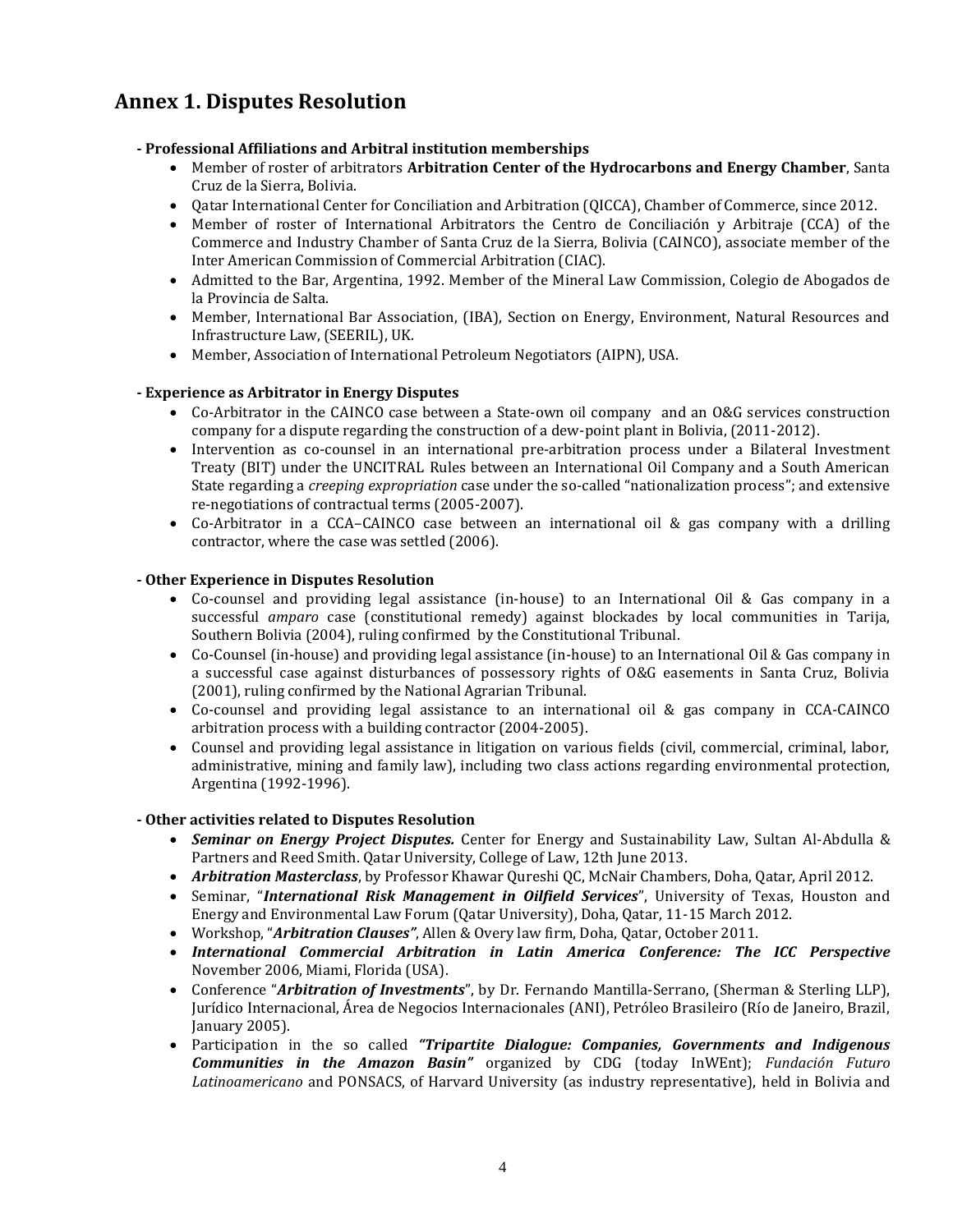Ecuador, 2005.

- Conference: *International Border Dispute Resolution, Mitigate Risk to Oil & Gas Projects***.** September 13-14, 2004, Houston, TX, organized by Platts.
- Conference, (guest speaker) *International Boundary Disputes in Oil and Gas*, October 22, 23 and 24 2003, Houston, TX, organized by Oil & Gas IQ.
- International Seminar: "*Arbitration as investment protection tool*", ICC, Sherman & Sterling LLP and Centro de Conciliación y Arbitraje, Cámara Nacional de Comercio, (La Paz, Bolivia November 2004).
- Conference: "*Commercial Arbitration. Protection of Foreign Investments*", O'Melveny & Myers and Ferrere Abogados, Araujo & Morgues, (Santa Cruz, Bolivia, December 2004).
- Seminar: "*Disputes Resolution in the MERCOSUR*", Centro de Conciliación y Arbitraje (CCA) CAINCO, (Santa Cruz, Bolivia, February 2000).
- Seminar: "*Alternative Disputes Resolution Methods, Conciliation and Arbitration*", NOVA Foundation Centro de Conciliación y Arbitraje (CCA – CAINCO), (Santa Cruz, Bolivia, January 2000).
- Conference: "*Arbitration and other forms of Dispute Resolution*" at London Court of International Arbitration, CEPMLP, University of Dundee 1998 Study Tour.
- Conference: "*International Environmental Litigation*", at Foundation for International Environmental Law & Development (FIELD), The School of Oriental and African Studies (SOAS), University of London, Londres, February 1998, CEPMLP, University of Dundee 1998 Study Tour.
- Conference: "*Expert Determination and other forms of Dispute Resolution*", Ince & Co. Law Firm, London, February 1998, Centre for Energy, Petroleum & Mineral Law & Policy (CEPMLP), University of Dundee 1998 Study Tour.
- Course on *Negotiation and Disputes Resolution*, Law Students Committee, Universidad Católica de Salta – Dale Carnegie Center, (Salta, Argentina. October – November 1991).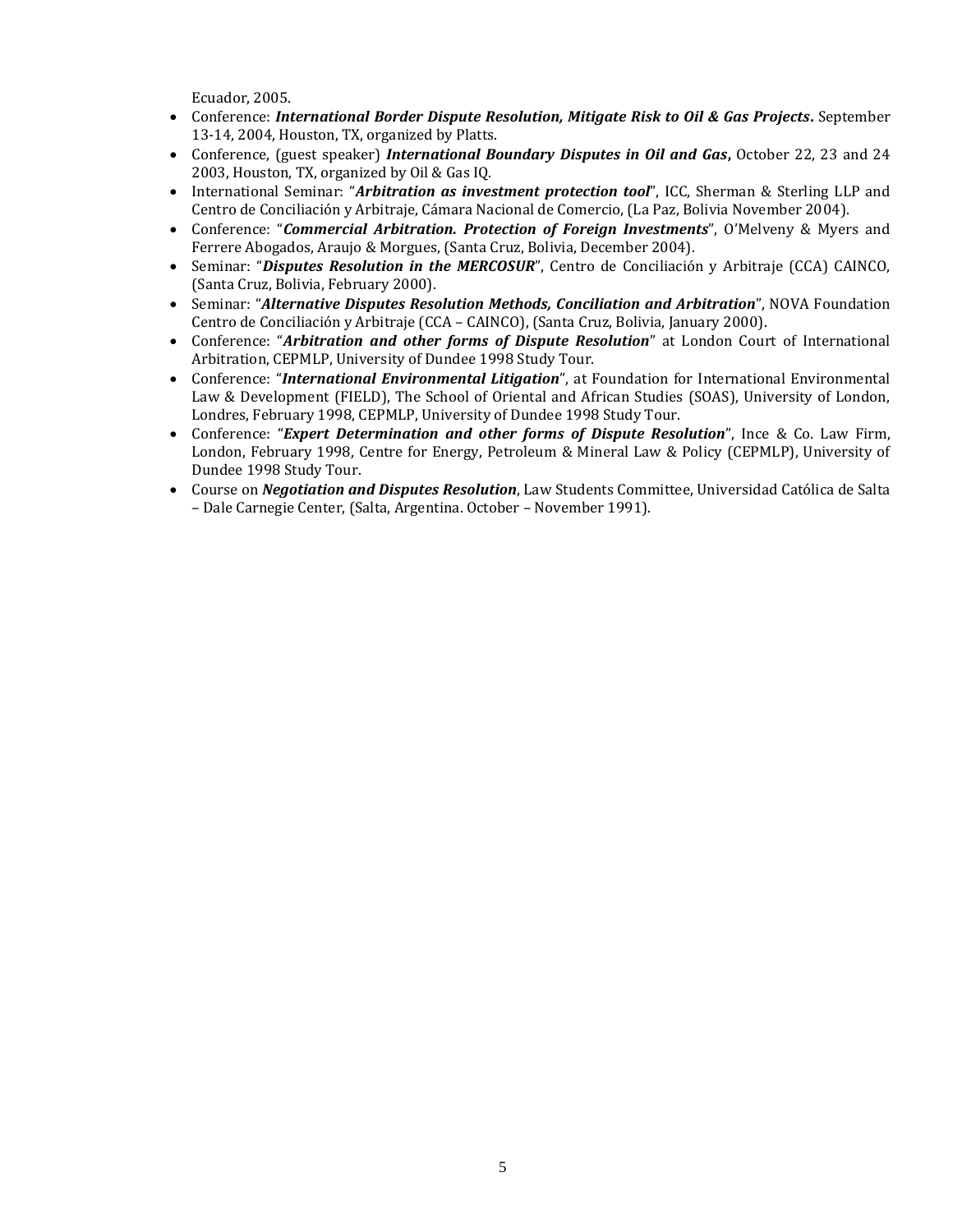# **Annex 2. Publications**

# **Books and Essays**

- Book *"Environment and Poverty"*, chapter: *"Rich Countries, poor people. The paradox of sustainability of non-renewable resources", Rubinzal Culzoni publisher, Argentina (to be publised).*
- *Encyclopaedia of Oil and Gas Law – Volume One*, chapters on joint study agreements and direct acquisition of acreage. Director: Dr. Eduardo Pereira; Globe Business Publishing Ltd., UK (March, 2014), [\(http://www.globelawandbusiness.com/eog/\)](http://www.globelawandbusiness.com/eog/).
- *International Upstream Law and Regulation: A country-by-country analysis*, chapters on Qatar; Argentina (co-authored with D. Lamanna) and Bolivia (co-authored with Dr. R. Baldivia), edited by Eduardo<br>Pereira and Kim Talus, Globe Business Publishing Ltd., UK (April, 2013), Pereira and Kim Talus, Globe Business Publishing Ltd., UK (April, 2013), (http://www.globelawandbusiness.com/ULR/contents.pdf).
- Chapter on Waste Management Municipal Consortia, in the book on *Legal Issues on Waste Management*, Institute of Environmental Law and Sustainability (IDEAS), UCaSal, Salta, Argentina (February 2013).
- Contribution to the chapter dedicated to Bolivia of Professor Peter Cameron´s book: "*Stabilisation clauses in the international energy industry*", Oxford University Press, (2009).
- Comments in the book: "*Minería y Medio Ambiente*", (Mining and Environment), Dr. Ricardo Alonso, (Cámara de la Minería de Salta-Crisol Ediciones 2004, Argentina ), pages 89-91.
- Dissertation: *Environmental Protection for Mining in the Southern Cone of South America*. *Evolution and Future Challenges*. *Centre for Energy, Petroleum & Mineral Law & Policy*, University of Dundee, Scotland, UK, 1998, (unpublished).
- "*Salta, Utopía Natural*", Chapter on the future of environment in NW of Argentina, in the book "Salta, Odisea 2010". (Salta, Argentina, Compilation of Mr. Rodolfo Ceballos, 1996).
- Essay: "*Estancias Tourism and New Commercial Contracts*", in issue Nr. 6 of the quarterly "*Derecho y Empresa*" (D&E) of the Universidad Austral, Business School, Rosario, Santa Fe, Argentina, 1997).
- Essay: "*Impacto Ambiental y Derecho Minero***"** (Environmental Impact and Mining Law) **1997 National Prize**, Essay Contest of the Instituto de Política Ambiental, **Academia Nacional de Ciencias Morales y Políticas**; and Comisión de Derecho Ambiental, Instituto de Federalismo, **Academia Nacional de Derecho y Ciencias Sociales de Córdoba**. Argentina.

# **Articles**

- Article (interview) "*La Minería Hace Patria y Crea Desarrollo*" (Mining contributes to the country and creates development), *Compromiso Minero* magazine, Salta-Jujuy, Argentina, June 2013.
- Article "*Principales Tendencias en el Escenario Internacional*" (Main Trends in the International Scenario), Reporte Energia magazine, issue Nº100, mayo 2013.
- Article "*La UN COP18 y el rol de la Industria*" (The UN COP18 and the role of he Industry), EnerNews, Buenos Aires, Argentina, abril 2013.
- Article: *"Los Desafíos Actuales de la Minería"* (Current Challenges for Mining), El Tribuno newspaper, 12 May 2012 (commemoration of the Mining´s Day in Argentina).
- Article: "*El Rol de las Provincias en la Nueva YPF*" (The Role of the Provinces in the New YPF), Mining Press, Buenos Aires Argentina, 18 April 2012.
- Article, "*Clima de Inversión para Minería en Salta"* (The Investment Climate for Mining in Salta), Emprender magazine, Salta, Argentina, November 2010.
- Article: "*Hydrocarbons, the resource course, and how to avoid it*", Reporte Energía magazine, 1er Foro Internacional del Gas – FIGAS 2009, Tarija, Bolivia, November 2009, [\(http://issuu.com/bzgroup/docs/edicion\\_23/11\)](http://issuu.com/bzgroup/docs/edicion_23/11) and Panorama Minero magazine, (Buenos Aires, Argentina), May 2010.
- Article: "*La Minería crea desarrollo"* (Mining creates development), El Tribuno newspaper, 7 May 2010 (commemoration of the Mining´s Day in Argentina).
- Article: "*What REMSA (Salta´s Mining and Oil state-owned company) should be and do*", El Tribuno newspaper, 8 April 2010.
- Article: "*The Amendment of the GSA YPFB-ENARSA*", Reporte Energía magazine, Santa Cruz de la Sierra, Bolivia, 8 March, 2010.
- Article: "*The energy crisis is already amongst us*", El Tribuno newspaper, 10 March 2010.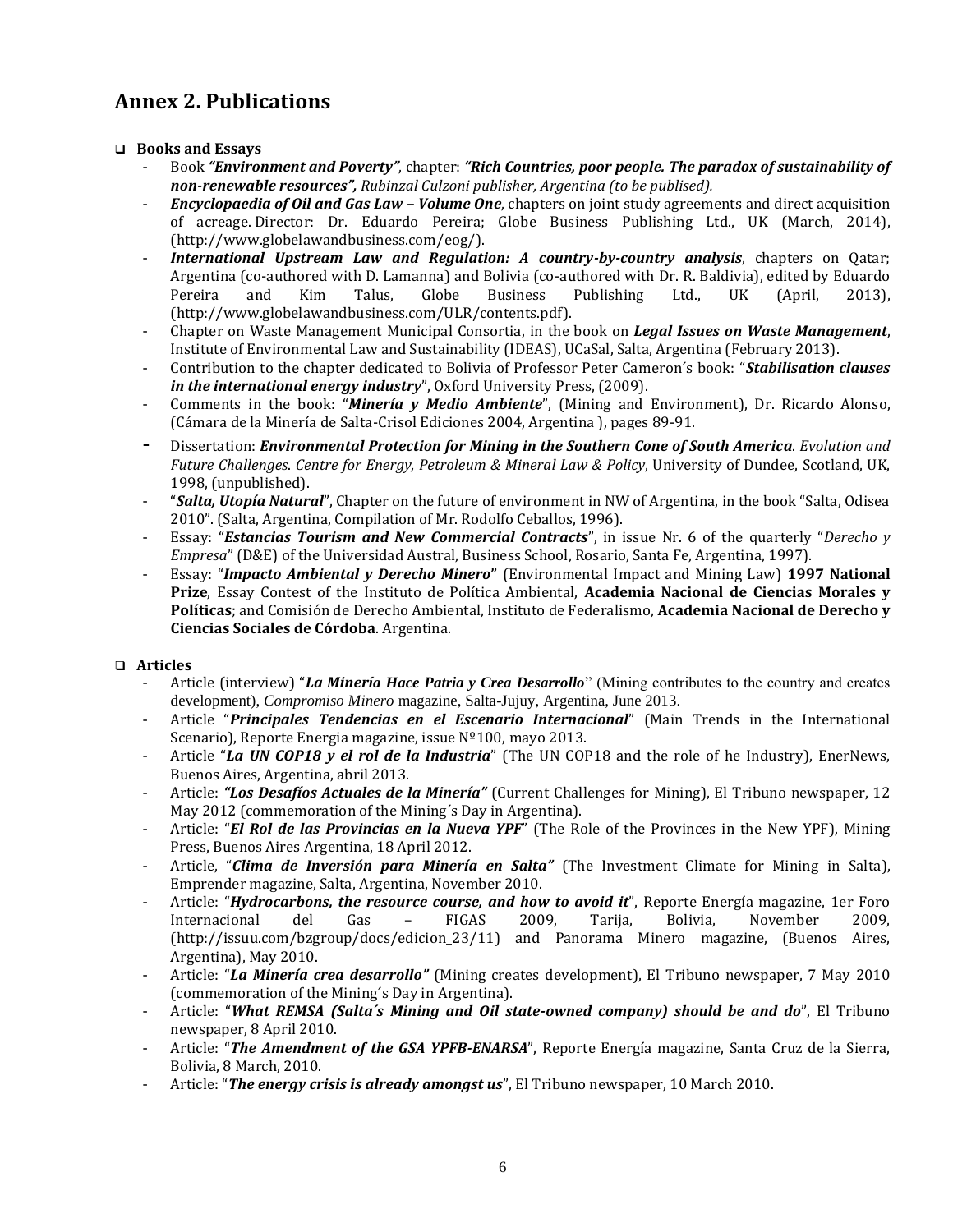- Article: "*Stabilization Contracts, a panacea for Salta?*", Mining Press and Doctrina Jurídica magazines, March 2010.
- Article: "*Bailout of La Esperanza Sugar Mill*", El Tribuno (Salta) and El Pregón (Jujuy) newspaper, 24 February 2010.
- Article: "*CAINCO an example for Salta*", Emprender, business magazine, March 2010.
- Article: "*Salta seduces investors*", El Tribuno newspaper, 5 February 2010
- Article: "*Mining and Ghost-towns*", El Tribuno newspaper, 29 December 2009.
- Article: "*Mining in Salta, slightly optimistic view*", El Tribuno newspaper, 16 December 2009.
- Article: "*Energy Integration between Tarija and the NW of Argentina*", SUR newspaper (Tarija, Bolivia) and El Tribuno newspaper, (Salta, Argentina), 20 November 2009.
- Article, "*Ten Years of Hydrocarbons in Bolivia. Evolution of its Legal Regime*", Petróleo & Gas, magazine, Cámara Boliviana de Hidrocarburos, Santa Cruz, Bolivia. July 2008.
- Article, "*Hydrocarbons Export Regime in Argentina*", co-author Darío Gerardo Lamanna, "El Derecho" specialized newspaper, [\(http://www.elderecho.com.ar\)](http://www.elderecho.com.ar/) Buenos Aires, 12 March 2008.
- *[Survey of Recent Governmental Measures in Key Latin-American Countries \(Argentina, Bolivia, and](http://www.ogel.org/article.asp?key=2739)  [Ecuador\) and Comparison with the Venezuelan Case,](http://www.ogel.org/article.asp?key=2739)* OGEL 2 (2008). <http://www.ogel.org/article.asp?key=2408>
- Brief *[New Developments in the Bolivian Hydrocarbons Legal System: First Unitization Regulation](http://www.ogel.org/article.asp?key=2408)  [Enacted](http://www.ogel.org/article.asp?key=2408)*, Unitisation and JDZs section, OGEL 2 (2007[\) http://www.ogel.org/article.asp?key=2408](http://www.ogel.org/article.asp?key=2408)
- Article: "*Indigenous Peoples Rights and the Development of the Hydrocarbons Industry*" Petróleo & Gas, Cámara Boliviana de Hidrocarburos, Santa Cruz, Bolivia. N°51, Oct. 2007, co-author Claudia Gutierrez Roca, pages 78-81.
- Article: "*Arbitraje, Seguridad Jurídica y Autonomía*", (Arbitration, Rule of Law and Autonomy), Desarrollo y Empresa magazine of the Santa Cruz Chamber of Commerce and Industry (CAINCO), 2005.
- Article: "*New Developments in the Bolivian Hydrocarbons Legal System: First Unitization Regulation Enacted*". Advisor Bulletin, AIPN, January 2004, No. 239.
- *[Oil and Gas News from Bolivia](http://www.ogel.org/article.asp?key=533)*, Roundup of Articles, OGEL 4 (2003) <http://www.ogel.org/article.asp?key=533>
- Article: "*AIPN Joint Operating Agreement. The New 2002 Model"*, Petróleo & Gas magazine, Cámara Boliviana de Hidrocarburos, Santa Cruz, Bolivia, Nov. Dec. 2003, N° 34.
- Article: "*Coexistence of Several Hydrocarbons Easements on the same real Estate Property"*. Petróleo & Gas, Cámara Boliviana de Hidrocarburos, Santa Cruz, Bolivia. Nov./Dec.2002, N°28.
- Article: "*Positivo Fallo Judicial sobre Defensa de Servidumbres*". Comments on a judicial decision of the Bolivian National Agrarian Tribunal. Energy Press, Santa Cruz, Bolivia, June 2002.
- Articles: *Bolivia & Gas: Futuro optimista pero sin ilusiones*, (Bolivia & Gas, An Optimistic Future Without Illusions) *Energy-Press* weekly, Santa Cruz de la Sierra, Bolivia. June 2001, (about the *Dutch Disease*  phenomenon, and the prospects of the Bolivian economy diversification for sustainable development).
- Article *La Nueva Ley de Medio Ambiente de la Provincia, Doctrina Jurídica* journal, Salta, Argentina, June 2001.
- Article *La Rebelión de Bouganville y el futuro de los Hidrocarburos en Bolivia*, *Energy-Press* weekly, Santa Cruz de la Sierra, Bolivia. February 2001.
- Article *La Responsabilidad Social de las Empresas Petroleras*, *Energy-Press* weekly Santa Cruz de la Sierra, Bolivia. December 2000.
- Article *Petroleros vs. Mineros*, (on potential conflicts between miners and oilmen in Bolivia), co-author Gustavo Miranda, *Petróleo & Gas* magazine, *Cámara Boliviana de Hidrocarburos*, Santa Cruz, Bolivia, N°17 November-December 2000.
- Article: *Servidumbres Hidrocarburíferas en Bolivia - Aspectos Relativos al Transporte por Ductos, (Easements for Hydrocarbons Transportation in Bolivia), Petróleo & Gas* magazine, *Cámara Boliviana de Hidrocarburos*, Santa Cruz, Bolivia, N°14, July-August 2000.
- Article: "*Cuestiones Relativas a las Servidumbres Hidrocarburíferas en Bolivia", (Oil Legal Easements in Bolivia) Petróleo & Gas* magazine, *Cámara Boliviana de Hidrocarburos*, Santa Cruz, Bolivia, N°12, March-April 2000.
- Dossier: **Environmental Protection for Mining in the Southern Cone of America (Bolivia, Brazil & Chile) a comparative study – Tools of Environmental Management**. Panorama Minero magazine, Special Issue N°6 of Mining Legislation, April 1999.